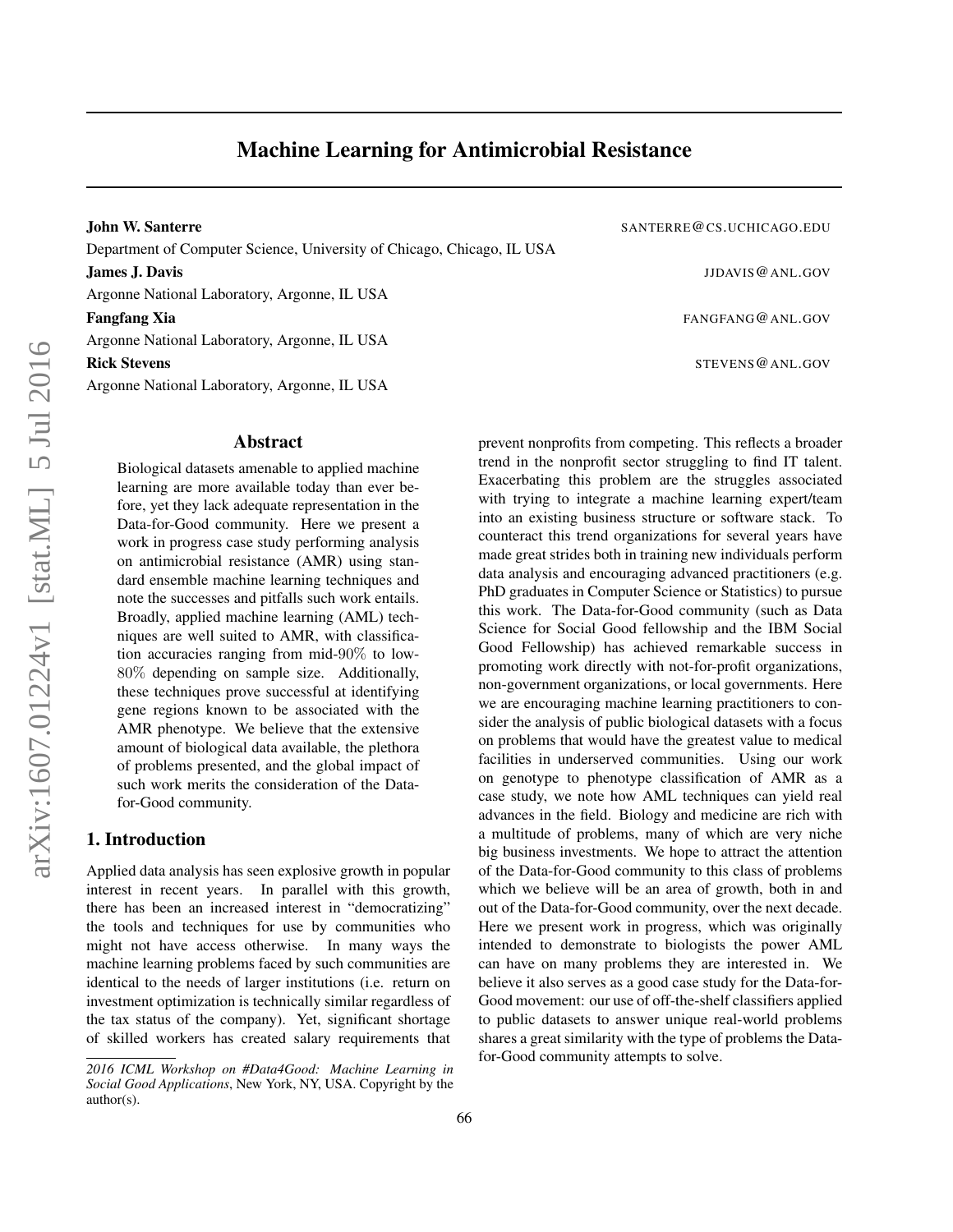# <span id="page-1-0"></span>2. Background

The very foundation of computational biology rests on the application of computer science to biological problems. Similarly, the biostatistics community has a long history of investigating the unique statistical problems that biology presents. Well-funded Silicon Valley startups, such as 23andMe, are in the business of collecting large amounts of data and applying statistical techniques typical of applied machine learning or "big data" analysis. Meanwhile, Deep Genomics targets particularly tricky biological problems with both copious data and advanced deep learning techniques. Historically, advances in computational biology have been achieved with well targeted small datasets or datasets which are hard to generate. In contrast, current growth in the field is typified by large scale aggregation of data using various protocols, standards and databases. We believe this aggregation of large datasets will create a unique opportunities for a variety AML solutions and most importantly increased involvement of practitioners.

## 2.1. Data-for-Good Aspects of AMR

AMR is a well recognized problem with profound implications for global health [\(CDC,](#page-4-0) [US;](#page-4-0) [Organization et al.,](#page-4-0) [2014;](#page-4-0) [House,](#page-4-0) [2015\)](#page-4-0). In many biological disciplines grant application guidelines or funding agencies typically require that the data generated and used for analysis in the course of a study are made publicly available. This allows unique opportunity for large-scale aggregation platforms, such as Pathosystems Resource Integration Center (PATRIC) [\(Gillespie et al.,](#page-4-0) [2011\)](#page-4-0) to serve a unique role. These platforms provide greater access to data but are currently geared toward professional biologists. Some of their pros/cons are:

### Advantages

- Global impact
- Rich datasets
- Ample availability of access
- Presents applied and theoretical problems

### Disadvantages

- Minimal documentation
- Experts required
- Easy to misinterpret
- Unclear how to operationalize analytical results

We note that the principal disadvantages listed above are mainly related to putting the data into a format that is easily accesible to an AML professional, rather than a professional biologist. We note that these problems are not unique to computational biology and have been surmounted in other domains either through standardization of the data processing or attachment of metadata.



Figure 1. Occurrence of unique k-mers in the MTB strain 1773.372. y-axis shows how many times a k-mer count  $(x\text{-axis})$ appeared.



Figure 2. Adabost performed on MTB strain Rifampicin resistant

## 3. AMR Case Study

Identification of regions and genes associated with antimicrobial resistance is an extensively studied topic. While we have analysed a variety of datasets (Table [2\)](#page-2-0), here we focus on principally three different species of bacteria– *Streptococcus pneumoniae* (β-lactams resistant), *Acinetobacter baumannii* (carbapenems resistant) and *Mycobacterium tuberculosis* (isoniazid resistant) [\(Chewapreecha](#page-4-0) [et al.,](#page-4-0) [2014\)](#page-4-0).

#### 3.1. Analysis

The Random Forest (RF) analysis [\(Breiman,](#page-4-0) [2001\)](#page-4-0) was performed using the default settings of the scikit-learn API [\(Pedregosa et al.,](#page-4-0) [2011\)](#page-4-0). Other algorithms (e.g. Adaboost [\(Freund & Schapire,](#page-4-0) [1997\)](#page-4-0), logistic regression and deep learning among others) were investigated, however these results are largely beyond the scope of this paper. All analysis was performed using 67 Python 2.7 on a 32 core machine with 1TB RAM.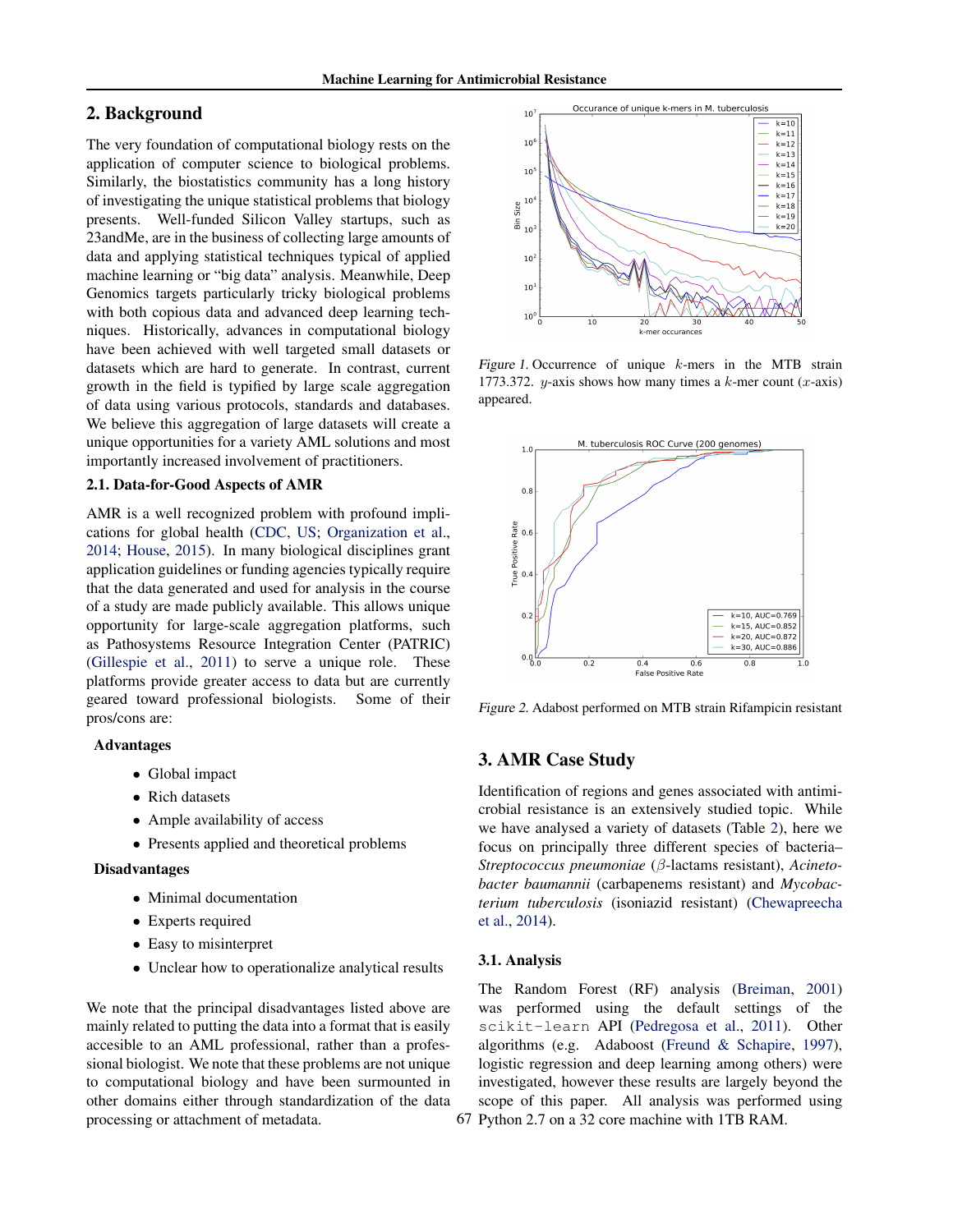mer length, the total number of unique  $k$ -mers, and the size of the dataset on disk.

<span id="page-2-0"></span>Table 1. A comparison of the relationship between choice of  $k$ -

| k  | $k$ -MERS COUNTS | <b>SIZE</b>       |
|----|------------------|-------------------|
| 10 | 518304           | 214MB             |
| 11 | 1,857,213        | 733MB             |
| 12 | 5,058,522        | 2.0GB             |
| 13 | 9.502.404        | 3.7GB             |
| 14 | 13.171.189       | 5.1GB             |
| 15 | 15,258,381       | 6.0GB             |
| 20 | 17.653.652       | 7.0GB             |
| 25 | 18,816,555       | 7.5GB             |
| 30 | 19.882.628       | 8.0 <sub>GB</sub> |

Table 2. Sample set of currently available datasets on the Pathosystems Resource Integration Center (PATRIC) system. SUS and RES designate susceptible and resistant strains, respectively.

| <b>STRAIN NAME</b>     | <b>ANTIBIOTIC</b>   | <b>SUS</b> | RES  |  |
|------------------------|---------------------|------------|------|--|
| A. baumannii           | <b>CARBAPENEM</b>   | 110        | 122  |  |
| M. tuberculosis        | ETHAMBUTOL          | 878        | 464  |  |
| M. tuberculosis        | <b>ETHIONAMIDE</b>  | 283        | 174  |  |
| <i>M. tuberculosis</i> | <b>ISONIAZID</b>    | 580        | 986  |  |
| M. tuberculosis        | <b>KANAMYCIN</b>    | 504        | 202  |  |
| M. tuberculosis        | <b>MOXIFLOXACIN</b> | 2.77       | 103  |  |
| M. tuberculosis        | <b>OFLOXACIN</b>    | 492        | 267  |  |
| M. tuberculosis        | <b>RIFAMPICIN</b>   | 545        | 715  |  |
| M. tuberculosis        | <b>STREPTOMYCIN</b> | 883        | 571  |  |
| S. aureus              | <b>METHICILLIN</b>  | 115        | 491  |  |
| S. pneumoniae          | <b>BETA-LACTAM</b>  | 1505       | 1563 |  |
| S. pneumoniae          | TRIMOXAZOLE         | 585        | 2126 |  |



Figure 3. ROC plots for RF and Lasso. RF is trained on 100 trees.

### 3.2. Data Preprocessing

Assembled DNA contigs (partially assembled medium length strands of DNA that represent each isolate) were converted to k-mers (fixed length short strands typically of length of  $10 - 50$ ). Each isolate is represented by its unique  $k$ -mer count as features. Table 1 shows how the choice of  $k$  effects  $k$ -mer count and final dataset size. We have two variables we can tune–the first is the size of  $k$ , the second is the number of isolates to consider. Setting  $k = 1$ is equivalent to finding the cellular GC-content (i.e. the percent of guanine (G) or cytosine (C) nitrogenous bases on the DNA molecule), which is used for coarse-grained analysis in computational biology. We note that overall size of the dataset matrix expands rapidly at roughly around  $k = 13$  (Figure [1\)](#page-1-0). In addition, as demonstrated in Figure [2,](#page-1-0) a larger k yields a better ROC metric. Conversely, on another dataset (Figure 3) we note that both RF and Lasso perform fairly similarly regardless of the size of  $k$ . We believe further investigation of the generalizability across species and phenotypes is necessary and have noted

| PATRIC ID            |   | 25       | 50 | 100 | 200 | 300 | 400 | 500 | 600 |
|----------------------|---|----------|----|-----|-----|-----|-----|-----|-----|
| VBIStrPne132160_0338 | 0 | 5        |    |     |     |     |     |     |     |
| VBIStrPne132160_1760 | 0 |          |    |     |     |     | 2   |     |     |
| VBIStrPne132160_0339 | 0 | 0        |    |     | 3   | 3   |     | 3   |     |
| VBIStrPne132160_1759 | 0 | $^{(1)}$ |    |     |     | 5   | 6   |     |     |
| VBIStrPne132160_0372 | 0 | 0        |    | 10  |     |     |     |     |     |
| VBIStrPne132160_0342 | 0 | 0        |    |     |     |     |     |     |     |

when our analysis included *k*-mers of different lengths.

Figure 4. A list of the top gene regions, by PATRIC ID, identified from feature importance calculated using RF on decreasing sample sizes of MTB. Note that ultimately the top gene region places in top 5 with as little as 25 samples.

#### 3.3. Overview of Results

RF performs remarkably well in general. We predict AMR phenotypes using an 80/20 train/test split, obtaining accuracies as high as 92%. Figure [5](#page-3-0) shows that the accuracies of the algorithm decrease as a function of the number of isolates trained on, while Figure [6](#page-3-0) shows that ultimately the accuracy plateaus on larger sample sizes. Despite lower accuracies, Figure 4 shows that the top ranked gene regions show stability even at a lower accuracy. Smaller datasets may show accuracies that are concerning, yet they may still be accurate enough to identify key locations of mutations that confer phenotype. Further tuning of the algorithm, preprocessing the data or feature selection would increase accuracy but would distract from our central thesis, which is chiefly that AML techniques can rapidly be applied to open and real world biological problems.

### 3.4. Discussion

68

We have transformed the problem of genotype to phenotype classification into a supervised machine learning task in order to exploit numerous algorithms and techniques available for classification. We believe the above demonstrates that the performance of AML techniques can be suitably used to investigate biological functions involved in AMR and present some opportunities for such analysis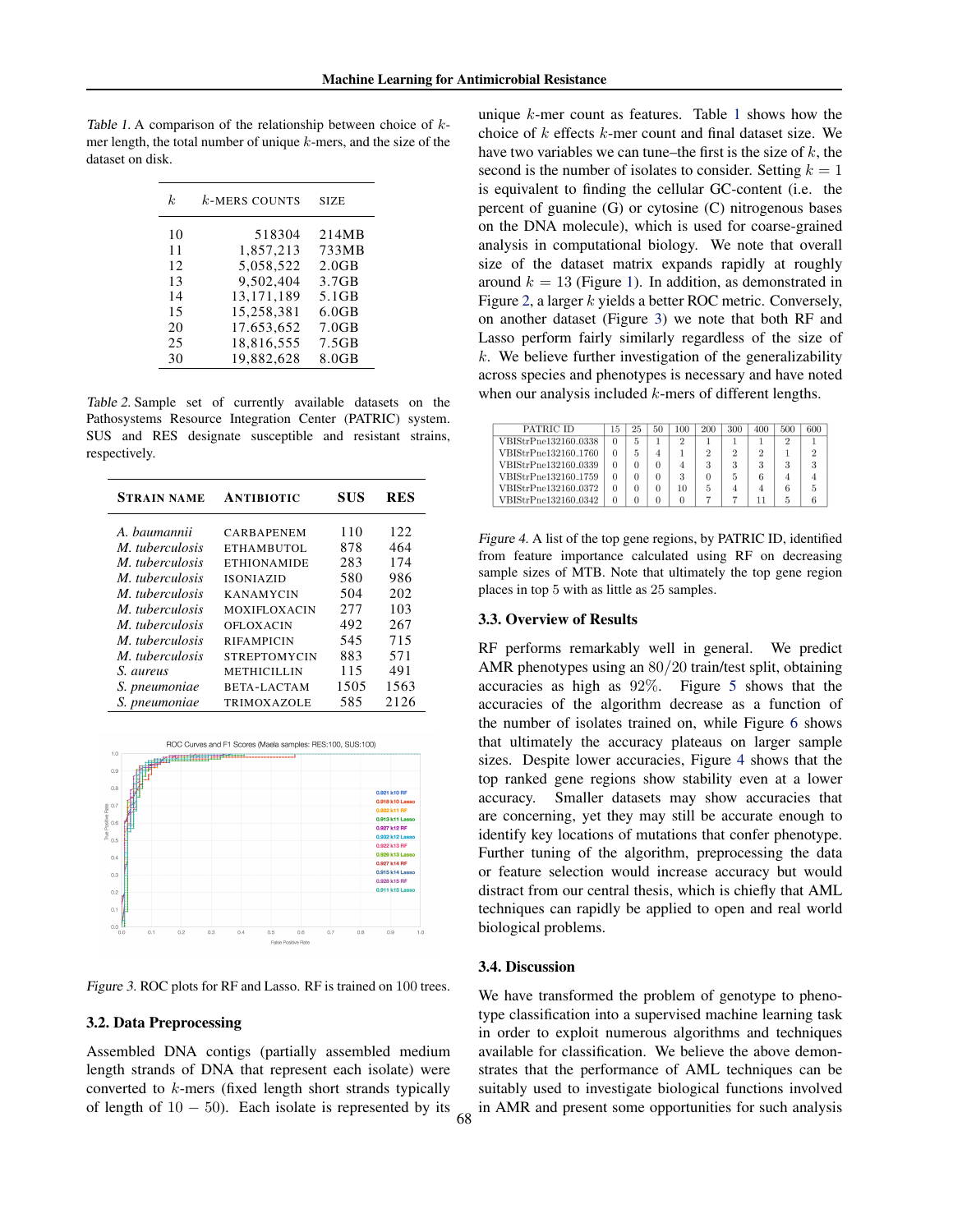<span id="page-3-0"></span>

Carbapenem resistant *A. baumannii*





Figure 5. Average accuracy of RF on subsets of isolates of increasing subset size.  $k = 10$ .



Figure 6. Accuracy of Random Forest averaged over various sample sizes.  $k = 10$ .

below. These corespond to differing objectives which we

list below:

Objective I, Maximize classification accuracy: Maximizing classification accuracy is incredibly important for long-term deep investigations of genotypic changes in relationship to phenotype. This approach offers great value when considering stable mutations and would allow for the identification of a genotypic fingerprint (i.e a unique genetic string indicative of a phenotype) of a single type of AMR. This insight could be used for construction of a biological assay (a devices that provides rapid diagnosis in the field). A large collection of genetically similar isolates undergoing a similar mutation conferring resistance would be required, but a nuanced understanding of what defines resistance would be achieved. This approach is perhaps most similar to the "leaderboard" competitions for AML. *Example use*: design of an extremely accurate test for wide spread genetically similar outbreaks.

Objective II, Maximize generalization accuracy: Generalization of classifiers for AMR phenotypes can be managed across different bacteria for the same antibiotic or across antibiotics for the same bacteria. It is known that antibiotics affect common genes and gene functions in bacteria, yet little is known about the generalization of the AMR genotype across different bacteria. *Example use*: designing a general purpose screening for AMR genotypes in environmental samples or designing an algorithmic tool for prioritizing first-line antibiotics in a new outbreak.

Objective III, Aggregate feature selection: Feature selection provides crucial insight into biological processes that confer AMR. The most productive way to cluster features remains an open problem and one that could yield important insight for biologists. In our representation of the problem features are highly redundant and collapsing these redundant features into meaningful clusters, or blocks, provides powerful indication of the region of mutation that confers AMR. *Example use*: a small fast moving outbreak requires a corse analysis to identify regions of mutation in order to choose an appropriate antibiotic.

## 4. Conclusion

We are far from the first to identify computational biology as a productive area of research for AML researchers. There is a concerted effort in the biostatistical community to perform outreach towards biologists. While the separation in data analysis skills and domain knowlege between a typical biologists and a typical statistician is very wide, we believe the AML community and in particular the Data-for-Good community have both the technical and dispositional skills to manage such a divide. Furthermore, we believe that the influx of aggregated datasets will provide both opportunity and need for such professionals.

69